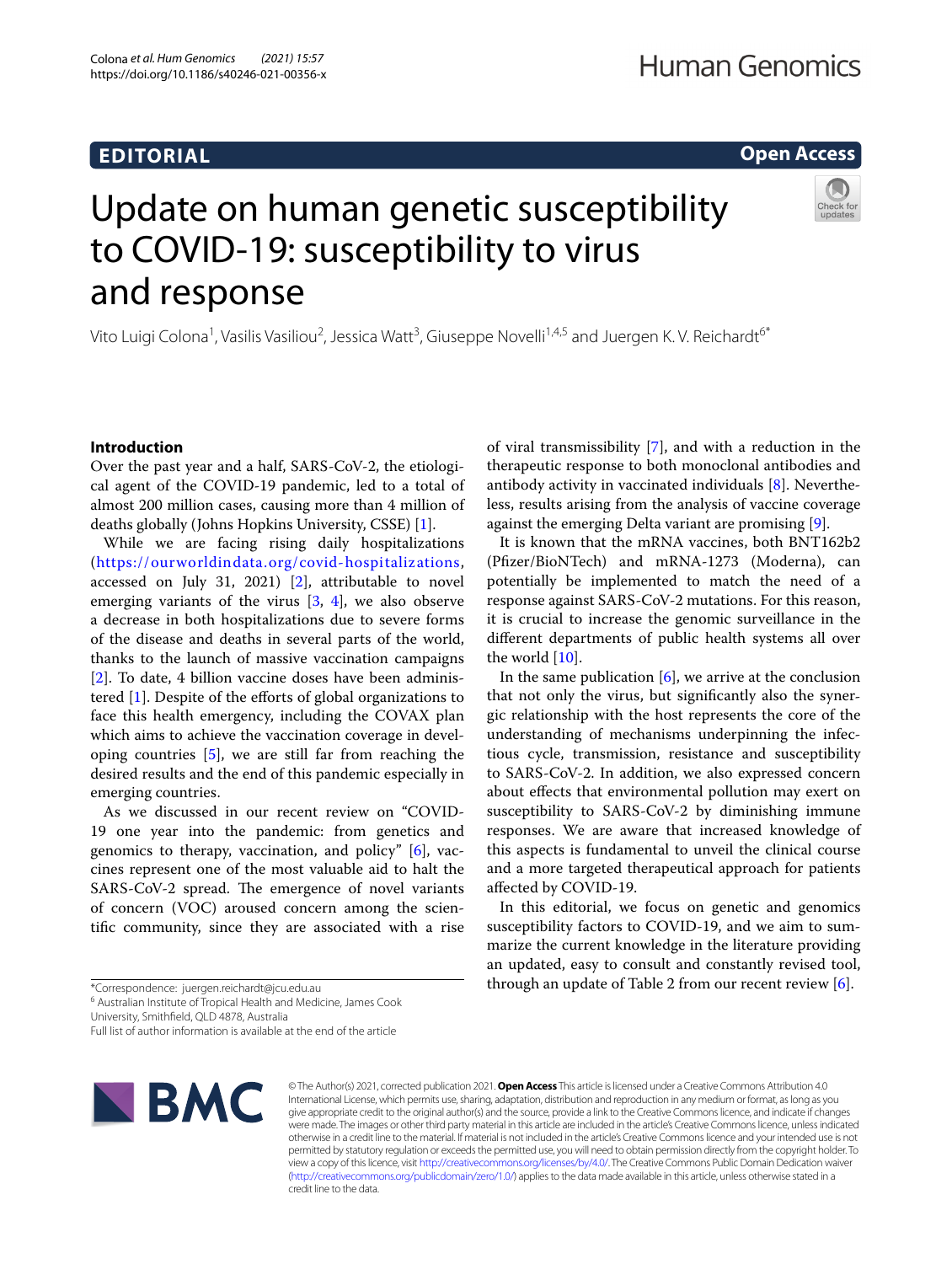### **Discussion**

Going beyond the one-year landmark into the pandemic caused by SARS-CoV-2, we perceive that an in-depth analysis of human genetic susceptibility to the severity of the disease is becoming increasingly crucial.

Table [1](#page-2-0) summarizes ultra-rare, rare and common human variants, haplotypes, and susceptibility gene polymorphisms detected in several studies, through various approaches [[11](#page-5-10)[–17](#page-5-11)].

Genome-wide association studies (GWAS) led to the identifcation of susceptibility alleles in several genes, which are linked to severe and/or life-threatening phenotypes. So far, some of the risk values turned out to be too low (OR<2; odds ratio) to be considered as predictive genomic markers. Nevertheless, it cannot be excluded that the additive efect of these alleles could contribute to a polygenic risk score analysis [[18\]](#page-5-12). On the other hand, high penetrance alleles of genes encoding for proteins involved in crucial homeostasis pathways might be useful for patient stratifcation and may potentially impact the prognostic feld and the pharmacological treatment [\[19](#page-5-13), [20\]](#page-5-14). However, we have to consider that in a polygenic and multifactorial disease such as COVID-19, several genetic and epigenetic factors are able to regulate phenotypic expression, complicating a possible genotype–phenotype correlation analysis. Pathway analyses are to be considered. In fact, genes encoding for proteins involved in molecular mechanisms of innate immunity and humoral response were among the frst candidate genes to be analyzed [[19–](#page-5-13)[21](#page-5-15)].

Innate immunity represents the frst immediate, nonspecifc and autonomous defense line of our immune system and plays a fundamental role against pathogens, including SARS-CoV-2 [[22\]](#page-5-16). Innate immune system deficits can be the basis of heterogeneity in clinical phenotypes and of the outcome of patients afected by COVID-19. This evidence is supported not only by recent discoveries in the genetic field  $[11, 20, 23]$  $[11, 20, 23]$  $[11, 20, 23]$  $[11, 20, 23]$  $[11, 20, 23]$  $[11, 20, 23]$ , but also by the description of novel mechanisms for the interaction network between viral proteins and host factors [[24\]](#page-5-18). As mentioned in our recent review [[6](#page-5-5)], identifying the functional role of rare variants will allow us to unveil the pathogenetic mechanisms, but also to improve the efficiency of predictive tests for the benefit of a better therapeutical approach in the context of a personalized medicine. Environmental factors also need to be considered.

Zhang et al. [\[20](#page-5-14)] and Bastard et al. [[21\]](#page-5-15) described the presence of alleles underpinning altered type 1b Interferon (IFN-1b) response in critical patients, and proved that anti-interferon antibodies in the serum of afected individuals in critical conditions are capable of halting the IFN activity. Furthermore, the presence of these antibodies in patients with severe phenotype that required hospitalization to intensive care units (ICU) was successfully proved, establishing a correlation with an high mortality rate  $[25]$  $[25]$ . In a further study  $[26]$  $[26]$  a significant diference in the amount of infammatory cytokines emerged in a comparison between cells collected through bronchoalveolar lavage (BAL) in SARS-CoV-2 positive patients and cells collected from patients afflicted by pneumonia of bacterial or viral origin. This shows us how the virus-triggered pyroptosis induces a profound alteration of the immune response, which is also and above all infuenced by the host genetic background. A work [[19\]](#page-5-13) coordinated by the international consortium CHGE (Covid Human Genetic Effort, [https://www.covidhge.](https://www.covidhge.com/about) [com/about](https://www.covidhge.com/about)) shows that 3% of COVID-19 patients who harbor Loss-of-Function (LoF) variants in loci of genes involved in the response to viral infection pathway has a severe/life-threatening phenotype, estimating an OR around 9 in an autosomal dominant model, and between 50 and 100 in an autosomal recessive model (Table [1](#page-2-0)).

In addition, further evidence shed a light on the ability of SARS-CoV-2 to adopt several strategies to antagonize the IFNs system, with a subsequent reduction in the type I IFN response [\[27–](#page-5-21)[29\]](#page-5-22). It is known, indeed, that the elaborate IFNs system exerts its function in various aspects of the immune response, both innate and adaptive, also flling a role in the immunosurveillance [\[30\]](#page-5-23). It follows that congenital defects of this network, together with several comorbidities, are responsible for an inauspicious clinical course and can be counted among severity and susceptibility alleles with an higher-risk estimation impact (Table [1\)](#page-2-0).

In an interesting association study from the 2020 performed in the United Kingdom, based on a cohort of 2,244 severely afected patients, Pairo-Castineira et al. [[11\]](#page-5-10) identified novel potential susceptibility alleles listed below and shown in Table [1](#page-2-0): rs74956615 (3'UTR variant of *TYK2*; OR=1.6; AF=0.03); rs143334143 (intronic variant of *CCHCR1*; OR = 1.9; AF = 0.09); rs9380142 (3'UTR variant of HLA-G;  $OR = 13$ ;  $AF = 0.29$ ; rs2109069 (intronic variant of *DPP9*;  $OR = 1.4$ ;  $AF = 0.33$ ); rs10735079 (intronic variant of  $OAS1/3$ ;  $OR = 1.3$ ; AF=0.64); rs2236757 (intronic variant of *IFNAR2*;  $OR = 1.3$ ;  $AF = 0.71$ ); rs3131294 (intronic variant of *NOTCH4*; OR=1.5; AF=0.90); rs73064425 (intronic variant of *LZTFL1*;  $OR = 2.1$ ;  $AF = 0.08$ ). In this study, a reduced expression of *IFNAR2* and a high expression of *TYK2*, both involved in the IFN type I immune response pathway, have been associated with severe forms of COVID-19 [[11\]](#page-5-10). Particularly, the putative role of *TYK2*, a tyrosine kinase belonging to the Janus proteins family (JAKs), in the disease severity progression allowed some researchers to speculate on a possible use of specifc class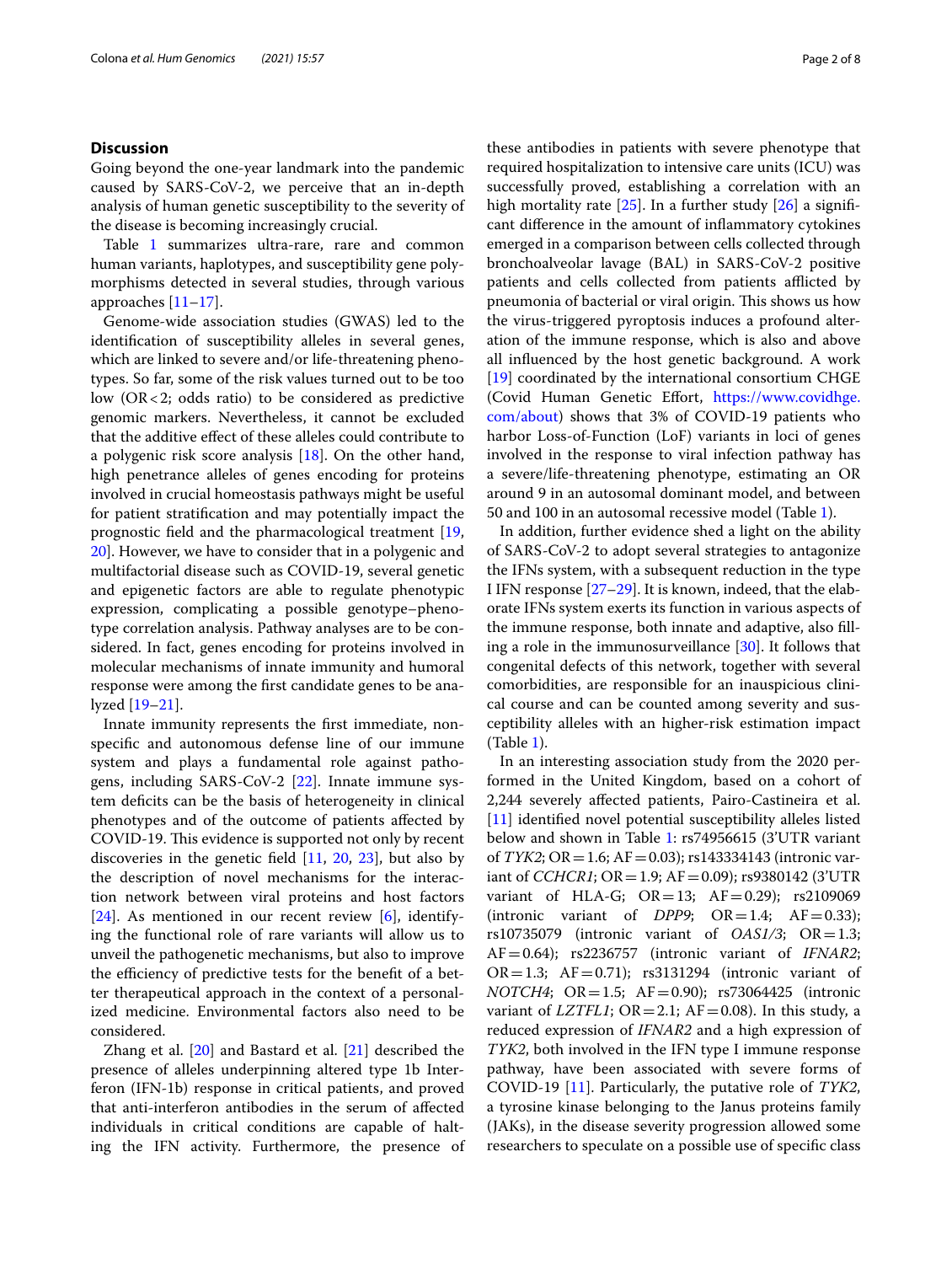# <span id="page-2-0"></span>**Table 1** Genetic risk factors for severe COVID-19

| SARS-CoV-2 susceptibility gene variant or haplotype                                     | <b>Risk</b><br>estimated<br>[OR] | <b>Frequency [MAF]</b> | References                                           |
|-----------------------------------------------------------------------------------------|----------------------------------|------------------------|------------------------------------------------------|
| TLR3, UNC93B1, TICAM1, TBK1, IRF3, IRF7, IFNAR1, IFNAR2 (autoso-<br>mal-dominant model) | 9                                | < 0.001                | Zhang et al. [20]                                    |
| IRF7, IFNAR1 (autosomal-recessive model)                                                | > 50                             | < 0.001                | Zhang et al. [20]                                    |
| rs769208985-missense variant of FURIN                                                   | N.A                              | < 0.001                | Latini et al. [71]                                   |
| rs150892504-missense variant of ERAP2                                                   | N.A                              | 0.002                  | Hu et al. [60]                                       |
| rs138763430-missense variant of BRF2                                                    | N.A                              | 0.002                  | Hu et al. [60]                                       |
| rs147149459-missense variant of ALOXE3                                                  | N.A                              | 0.002                  | Hu et al. [60]                                       |
| rs117665206-missense variant of TMEM181                                                 | N.A                              | 0.006                  | Hu et al. [60]                                       |
| rs114363287-missense variant of TMPRSS2                                                 | N.A                              | 0.006                  | Latini et al. [71]                                   |
| rs61756766-missense variant of TNFRSF13C                                                | 12.3                             | 0.008                  | Russo et al. [61]                                    |
| rs7626962-missense variant of SCN5A                                                     | 8.7                              | 0.008                  | SeyedAlinaghi et al. [62]                            |
| rs1805128-missense variant of KCNE1                                                     | 9.0                              | 0.009                  | SeyedAlinaghi et al. [62]                            |
| HLA-DRB*27:07                                                                           | N.A                              | 0.02                   | Novelli et al. [51]                                  |
| rs72711165-intronic variant of TMEM65                                                   | 1.2                              | 0.02                   | COVID-19 H.G.I. [66]                                 |
| rs115492982-intronic variant of MRPS21                                                  | 2.5                              | 0.02                   | Dite et al. [63]                                     |
| rs74956615-3'UTR variant of TYK2                                                        | 1.6                              | 0.03                   | Pairo-Castineira et al. [11]                         |
| rs2034831-intronic variant of ITGA4                                                     | 1.2                              | 0.05                   | Dite et al. [63]                                     |
| rs76374459-intronic variant of LZTFL1                                                   | 1.2                              | 0.05                   | Dite et al. [63]                                     |
| rs35652899-intronic variant of LZTFL1                                                   | 1.2                              | 0.05                   | Dite et al. [63]                                     |
| rs10490770-intronic variant of LZTFL1                                                   | 2.0                              | 0.06                   | COVID-19 H.G.I. [66]                                 |
| rs333-CCR5-∆32                                                                          | 0.7                              | 0.07                   | Cuesta-Llavona et al. [76]                           |
| rs73064425-intronic variant of LZTFL1                                                   | 2.1                              | 0.08                   | Pairo-Castineira et al. [11], Ellinghaus et al. [23] |
| rs11385942-intronic variant of LZTFL1                                                   | 1.8                              | 0.07                   | Ellinghaus et al. [23]                               |
| rs1886814-intronic variant of FOXP4                                                     | 1.3                              | 0.07                   | COVID-19 H.G.I. [66]                                 |
| rs76488148-intronic variant of GYG1                                                     | 1.3                              | 0.07                   | Dite et al. [63]                                     |
| rs2271616-5'UTR variant of SLC6A20                                                      | 1.1                              | 0.08                   | COVID-19 H.G.I. [66]                                 |
| HLA-DQB1*06:02                                                                          | N.A                              | 0.08                   | Novelli et al. [51]                                  |
| rs143334143-intronic variant of CCHCR1                                                  | 1.9                              | 0.09                   | Pairo-Castineira et al. [11]                         |
| HLA-DRB1*15:01                                                                          | N.A                              | 0.10                   | Novelli et al. [51]                                  |
| rs12252:G allele of IFITM3                                                              | 2.2                              | 0.13                   | Alghamdi et al. [52]                                 |
| rs4801778-intronic variant of PLEKHA4                                                   | 1.0                              | 0.16                   | COVID-19 H.G.I. [66]                                 |
| rs6598045-5'UTR variant of IFITM3                                                       | N.A                              | 0.19                   | Kim et al. [53]                                      |
| rs429358-missense variant of APOE                                                       | $2.3 - 2.4$                      | 0.20                   | Kuo et al. [65]                                      |
| rs12610495-intronic variant of DPP9                                                     | N.A                              | 0.25                   | Moon et al. [41]                                     |
| rs12329760-intronic variant of TMPRSS2/MX1                                              | 0.9                              | 0.25                   | Andolfo et al. [72]                                  |
| rs2298661-missense variant of TMPRSS2/MX1                                               | 0.9                              | 0.25                   | Andolfo et al. [72]                                  |
| rs3787946-intronic variant of TMPRSS2/MX1                                               | 0.9                              | 0.28                   | Andolfo et al. [72]                                  |
| rs9983330-intronic variant of TMPRSS2/MX1                                               |                                  |                        | Andolfo et al. [72]                                  |
| rs9380142-3'UTR variant of HLA-G                                                        | 0.9                              | 0.28                   | Pairo-Castineira et al. [11]                         |
| rs2109069-intronic variant of DPP9                                                      | 13                               | 0.29                   | Pairo-Castineira et al. [11], COVID-19 H.G.I. [66]   |
| rs9985159-intronic variant of TMPRSS2/MX1                                               | 1.4                              | 0.33                   |                                                      |
|                                                                                         | 0.9                              | 0.33                   | Andolfo et al. [72]                                  |
| Rs75603675-missense variant of TMPRSS2                                                  | N.A                              | 0.36                   | Latini et al. [71]                                   |
| rs1405655-intronic variant of NR1H2                                                     | 1.1                              | 0.37                   | COVID-19 H.G.I. [66]                                 |
| rs12329760-missense variant of TMPRSS2                                                  | 0.9                              | 0.39                   | Hou et al. [73]                                      |
| rs657152-intronic variant of ABO                                                        | 1.3                              | 0.41                   | Ellinghaus et al. [23]                               |
| rs677800-intronic variant of ABO                                                        | N.A                              | 0.55                   | Moon et al. [41]                                     |
| rs6020298-intronic variant of TMEM189-UBE2V1                                            | 1.2                              | 0.58                   | Wang et al. [74]                                     |
| rs10735079-intronic variant of OAS1/3                                                   | 1.3                              | 0.64                   | Pairo-Castineira et al. [11]                         |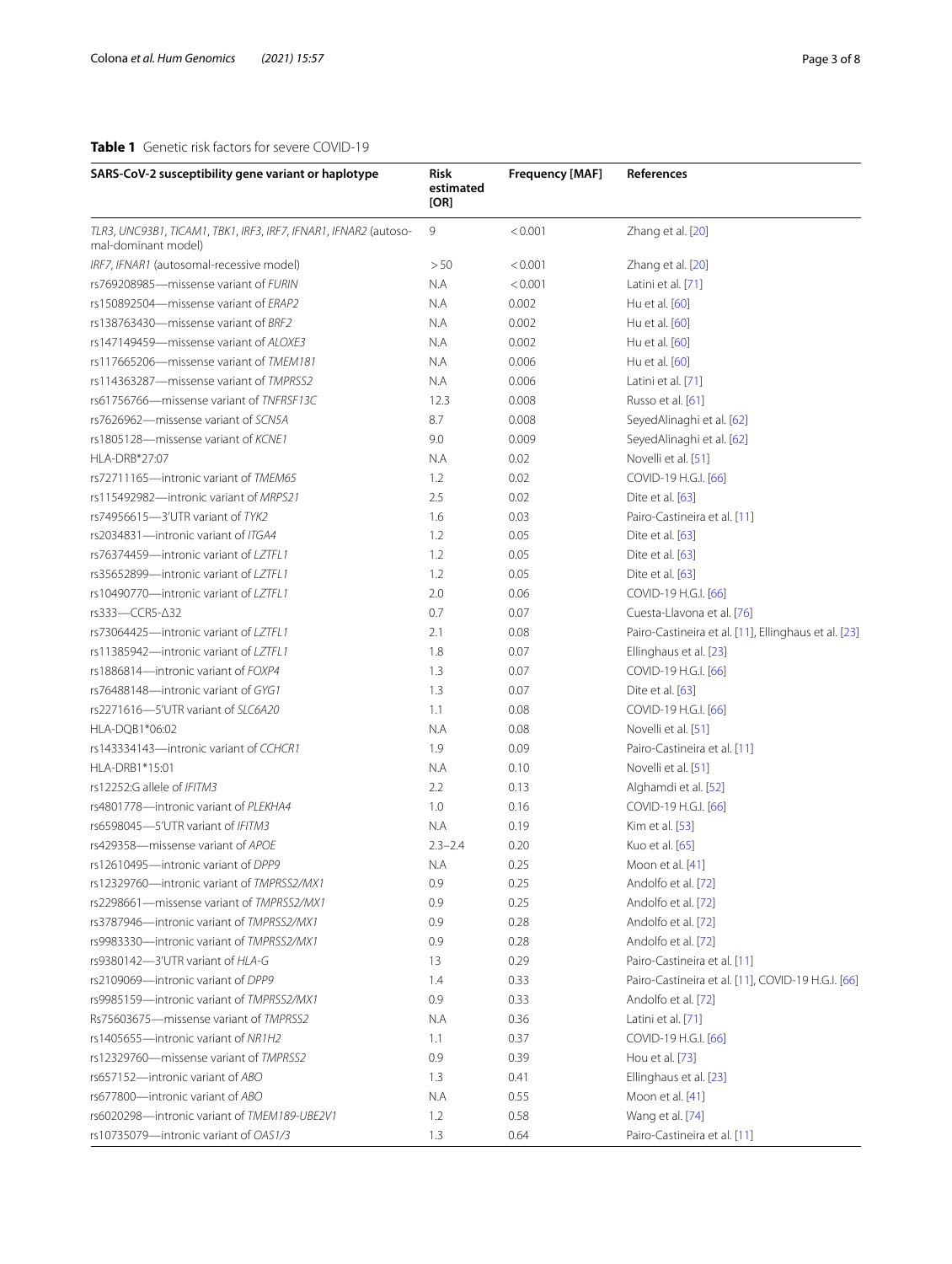## **Table 1** (continued)

| SARS-CoV-2 susceptibility gene variant or haplotype         | Risk<br>estimated<br>[OR] | <b>Frequency [MAF]</b> | References                                  |
|-------------------------------------------------------------|---------------------------|------------------------|---------------------------------------------|
| rs8065800-intronic variant of MAPT                          | 1.7                       | 0.65                   | COVID-19 H.G.I. [66]                        |
| rs10774671—intronic, splicing variant of OAS1               | 1.1                       | 0.67                   | COVID-19 H.G.I. [66]                        |
| rs13050728-intronic variant of IFNAR2                       | 0.9                       | 0.69                   | COVID-19 H.G.I. [66]                        |
| rs2236757-intronic variant of IFNAR2                        | 1.3                       | 0.71                   | Pairo-Castineira et al. [11]                |
| rs3131294-intronic variant of NOTCH4                        | 1.5                       | 0.90                   | Pairo-Castineira et al. [11]                |
| $HLA-A*11$                                                  | N.A                       | N.A                    | Fricke-Galindo et al. [54]                  |
| HLA-A*11:01:01:01                                           | 2.3                       | N.A                    | Khor et al. [56]                            |
| HLA-A*25:01                                                 | N.A                       | N.A                    | Fricke-Galindo et al. [54]                  |
| HLA-B*46:01                                                 | 2.1                       | N.A                    | Lin et al. [53], Fricke-Galindo et al. [54] |
| HLA-B*51:01                                                 | N.A                       | N.A                    | Fricke-Galindo et al. [54]                  |
| HLA B*54:01                                                 | 5.4                       | N.A                    | Lin et al. [55]                             |
| $HLA-C*01$                                                  | N.A                       | N.A                    | Fricke-Galindo et al. [54]                  |
| HLA-C*01:02                                                 | N.A                       | N.A                    | Fricke-Galindo et al. [54]                  |
| $HLA-C*05$                                                  | N.A                       | N.A                    | Fricke-Galindo et al. [54]                  |
| HLA-C*12:02:02:01-HLA*52:01:02:02                           | 2.3                       | N.A                    | Khor et al. [56]                            |
| HLA-C*14:02                                                 | N.A                       | N.A                    | Fricke-Galindo et al. [54]                  |
| $HLA-C*17$                                                  | N.A                       | N.A                    | Bonaccorsi et al. [57]                      |
| HLA-DQB1*04                                                 | N.A                       | N.A                    | Fricke-Galindo et al. [54]                  |
| HLA-DQB1*08                                                 | N.A                       | N.A                    | Fricke-Galindo et al. [54]                  |
| HLA-E*0101/0103                                             | $2.1 - 2.7$               | N.A                    | Vietzen et al. [58]                         |
| KLRC2del                                                    | $2.6 - 7.1$               | N.A                    | Vietzen et al. [58]                         |
| ACE1 I/D genotype                                           | 2.5                       | N.A                    | Verma et al. [69]                           |
| C9orf72 with HREs > 10 units                                | 2.4                       | N.A                    | Zanella et al. [64]                         |
| c.2129_2132del, p.Gln710Argfs*18-frameshift variant of TLR7 | N.A                       | N.A                    | van der Made et al. [42]                    |
| c.2383G > T, p.Val795Phe-missense variant of TLR7           | N.A                       | N.A                    | van der Made et al. [42]                    |
| c.644A > G, p.Asn215Ser-missense variant of TLR7            | N.A                       | N.A                    | Solanich et al. [43]                        |
| c.2797 T > C, p.Trp933 Arg—missense variant of TLR7         | N.A                       | N.A                    | Solanich et al. [43]                        |
| c.901 T > C, p.Ser301Pro-missense variant of TLR7           | N.A                       | N.A                    | Fallerini et al. [44]                       |
| c.3094G > A, p.Ala1032Thr- missense variant of TLR7         | N.A                       | N.A                    | Fallerini et al. [44]                       |
| c.2759G > A, p.Arg920Lys-missense variant of TLR7           | N.A                       | N.A                    | Fallerini et al. [44]                       |
| c.863C > T, p.Ala288Val-missense variant of TLR7            | N.A                       | N.A                    | Fallerini et al. [44]                       |
| c.1342C > T, p.Ala448Val-missense variant of TLR7           | N.A                       | N.A                    | Fallerini et al. [44]                       |
| c.655G > A, p.Val219lle-missense variant of TLR7            | N.A                       | N.A                    | Fallerini et al. [44]                       |
| rs140312271-missense variant of ACE2                        | N.A                       | N.A                    | Novelli et al. [75]                         |

*MAF* Major Allele Frequency; *N.A.* Not Applicable; *OR* Odds Ratio

of JAK inhibitor compounds. This class enlists the monoclonal antibody baricitinib. Several studies reported the efficiency of the compound whether in association or not with a steroid therapy, and/or with other compounds (*e.g.*, Remdesivir) [[31–](#page-5-24)[36\]](#page-6-10).

*DPP9* is located on chromosome 19p13.3 and encodes for a serine protease, the dipeptidyl peptidase 9, and is involved in several stages of the infammatory response [[37–](#page-6-11)[39](#page-6-12)]. Variants afecting this locus are known to be associated with idiopathic pulmonary fbrosis [\[40](#page-6-13)]. From our rapid literature review, a second intronic variant of *DDP9* gene has been accounted among the risk allele for COVID-[1](#page-2-0)9 (rs12610495, Table 1)  $[41]$  $[41]$ . The latter is another example of how a predisposition to an altered pathophysiology, due to a specifc genetic background of the host, might lead the patient through a poor prognosis.

It is noteworthy the discovery of two rare and deleterious germinal variants of the *TLR7* gene in two couples of young male siblings with no reported comorbidities and displaying a severe COVID-19 phenotype: the frameshift variant with maternal segregation c.2129\_2132del, p.Gln710Argfs\*18 and the missense variant c.2383G>T,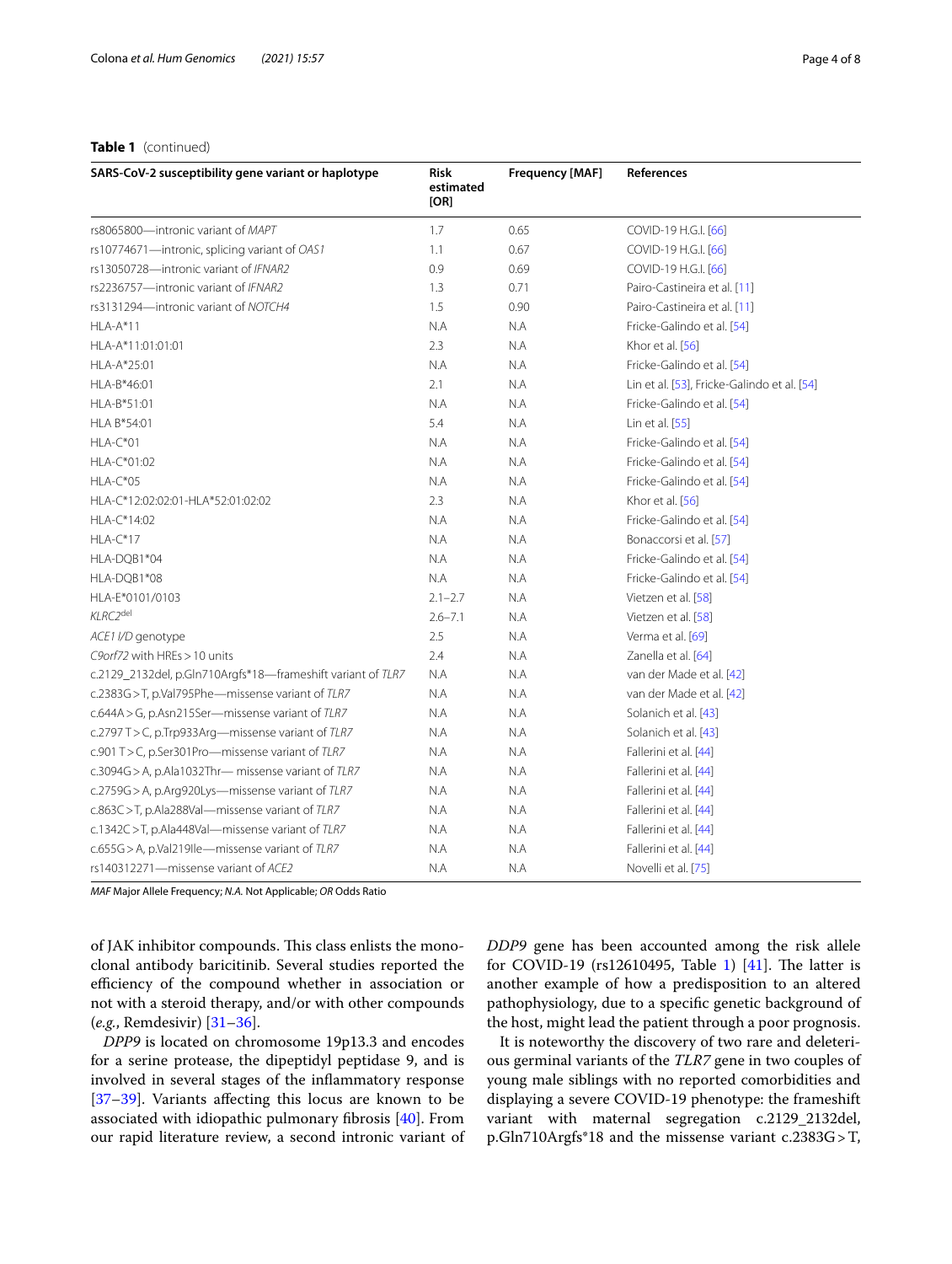p.Val795Phe (Table [1](#page-2-0))  $[42]$ . The alteration of the response to type I and type II IFN subsequent to imiquimod administration, a TLR7 receptor agonist, confrmed the importance of the maintenance of TLR pathway in COVID-19 pathogenesis  $[42, 43]$  $[42, 43]$  $[42, 43]$  $[42, 43]$ . These results found confrmation in a recent independent cohort study performed in Italy, which highlighted the presence of deleterious variants of *TLR7* in 2.1% of severely afected males in comparison with asymptomatic individuals [\[44](#page-6-22)]. The specific missense variants are reported in the third section of Table [1.](#page-2-0) It is known that complete deficit of TLR7 is extremely rare because members of TLRs family (TLR3, TLR7, TLR8 e TLR9) carry out specifc and nonredundant activities for the host survival [\[45](#page-6-23), [46\]](#page-6-24). Variants of the *TLR7* gene are associated with the immune response against single-stranded RNA virus and to the onset of autoimmune disease such as systemic lupus erythematosus (SLE) [\[47\]](#page-6-25).

Several scientifc contributions focused on the potential relevance of HLA complex polymorphisms for SARS-CoV-2 susceptibility (Table [1\)](#page-2-0) [[23](#page-5-17), [48–](#page-6-26)[58\]](#page-6-18) and for the disease severity extent [\[59\]](#page-6-27).

The estimate of predictive models deserves a separate discussion. Due to the availability of international biobanks, it has been possible to identify and confrm novel susceptibility loci for COVID-19  $[60-66]$  $[60-66]$  $[60-66]$ . Thirteen novel susceptibility loci have been linked to several aspects of SARS-CoV-2 infection as a result of a recent meta-analysis performed by COVID-19 Host Genetics Initiative (COVID-19 H.G.I.) [[67\]](#page-7-7). However, many of those overlap previously reported associations [[11,](#page-5-10) [23](#page-5-17), [41\]](#page-6-9), among which the *ABO* loci variants (Table [1](#page-2-0)) [\[23,](#page-5-17) [41](#page-6-9)] and the 5'UTR variant of *SLC6A20* (rs2271616; OR = 1.1;  $AF = 0.08$ . Table [1](#page-2-0)), which seem to have a major role in infection susceptibility and in the negative progression of the disease [[67\]](#page-7-7).

It has been proved that expression levels of genes encoding for proteins involved in the viral uptake (*e.g.,* ACE2, TMPRSS2, FURIN) change with age, which depicts a biological rationale for the broad phenotypic spectrum of COVID-19 [\[68](#page-7-8)]. Age and sex, indeed, represent non-genetic factors that primarily infuence disease severity [\[69](#page-7-5)], but not exclusively. Verma et al. [[70](#page-7-9)] reported a correlation between *ACE I/D* (OR=2.5. Table [1\)](#page-2-0) polymorphism and a cluster of patients afected by diabetes mellitus and high blood pressure.

Blume et al. [[71](#page-7-0)] identified a new isoform of ACE2, mainly expressed in rhino-oropharynx mucosa. This is downregulated in response to IFN, but not from SARS-CoV-2. For this reason, we think that characterization of *ACE2* promoter functional elements and its regulatory factors represents a fundamental support for the understanding of viral molecular mechanisms. Several studies showed that the presence of rare or novel variants of those genes might be responsible for diversifcation of the response (Table [1](#page-2-0)) [[72–](#page-7-2)[76](#page-7-1)].

Last but not least, nowadays, the role of co-receptor 5 (CCR5) deletion 32 in coronavirus susceptibility is still controversial [\[77](#page-7-10)[–80](#page-7-11)].

#### **Conclusions**

The current COVID-19 pandemic has had, and will continue to have, a signifcant impact on humanity. We are aware that not only will society change, but also the way of approaching science. As scientists, we can only be proud of how so many highly skilled research laboratories have been able to put aside their diferences to cooperate and achieve extraordinary results [[6\]](#page-5-5), opening the way to translational research [\[81\]](#page-7-12) and personalized medicine [\[82](#page-7-13)].

Furthermore, it is clear that precision medicine has the potential to reduce side efects and to reduce hospitalization costs and duration [\[83](#page-7-14)]. Studying new therapeutic approaches [[84](#page-7-15)[–88](#page-7-16)], unveiling new molecular mechanisms [\[88](#page-7-16)[–90\]](#page-7-17), understanding the implications of possible susceptibility alleles in the exposed population [[91](#page-7-18), [92\]](#page-7-19), will allow us to broaden our contribution to the fght against the current coronavirus outbreak and against upcoming agents which, inevitably, will show up in the near future  $[93]$ . With this goal, we make the commitment to constantly update the tool provided within this paper with new data, in order to have an even more precise, in-depth and proactive overview.

#### **Abbreviations**

ACE2: Adenosine-Converting Enzyme; BAL: Broncoalveolar Lavage; CHGE: Covid Human Genetic Effort; COVAX: COVID-19 Vaccines Global Access; COVID-19: Coronavirus Disease 2019; COVID-19 H.G.I: COVID-19 Host Genetics Initiative; CSSE: Center for Systems Science and Engineering; DPP9: Dipeptidyl Peptidase 9; GWAS: Genome-Wide Association Study; ICU: Intensive Care Unit; IFNAR: Interferon-a/b receptor; IFN: Interferon; HLA: Human Leucocyte Antigen; HREs: Hexanucleotide Repeat Expansions; LoF: Loss-of-Function; OR: Odd Ratio; ORF: Open Reading Frame; SARS-CoV-2: Severe Acute Respiratory Syndrome Coronavirus 2; SLE: Systemic Lupus Erythematous; TLR: Toll-like Receptor; TMPRSS2: Transmembrane Serine Protease 2; VOC: Variant Of Concern.

#### **Acknowledgement**

Supported by Regione Lazio through LazioInnova Progetto Gruppo di Ricerca n A0375-2020-36663 GecoBiomark to GN.

#### **Authors' contributions**

V.L.C. wrote the manuscript, performed the systematic review, conceived and edited Table [1](#page-2-0). G.N. and J.K.V.R. conceived the paper, cowrote and revised the manuscript. V.V. and J.W. edited the manuscript. All authors read and approved the fnal manuscript.

#### **Availability of data and materials**

Data sharing is not applicable to this article as no datasets were generated or analyzed during the current study.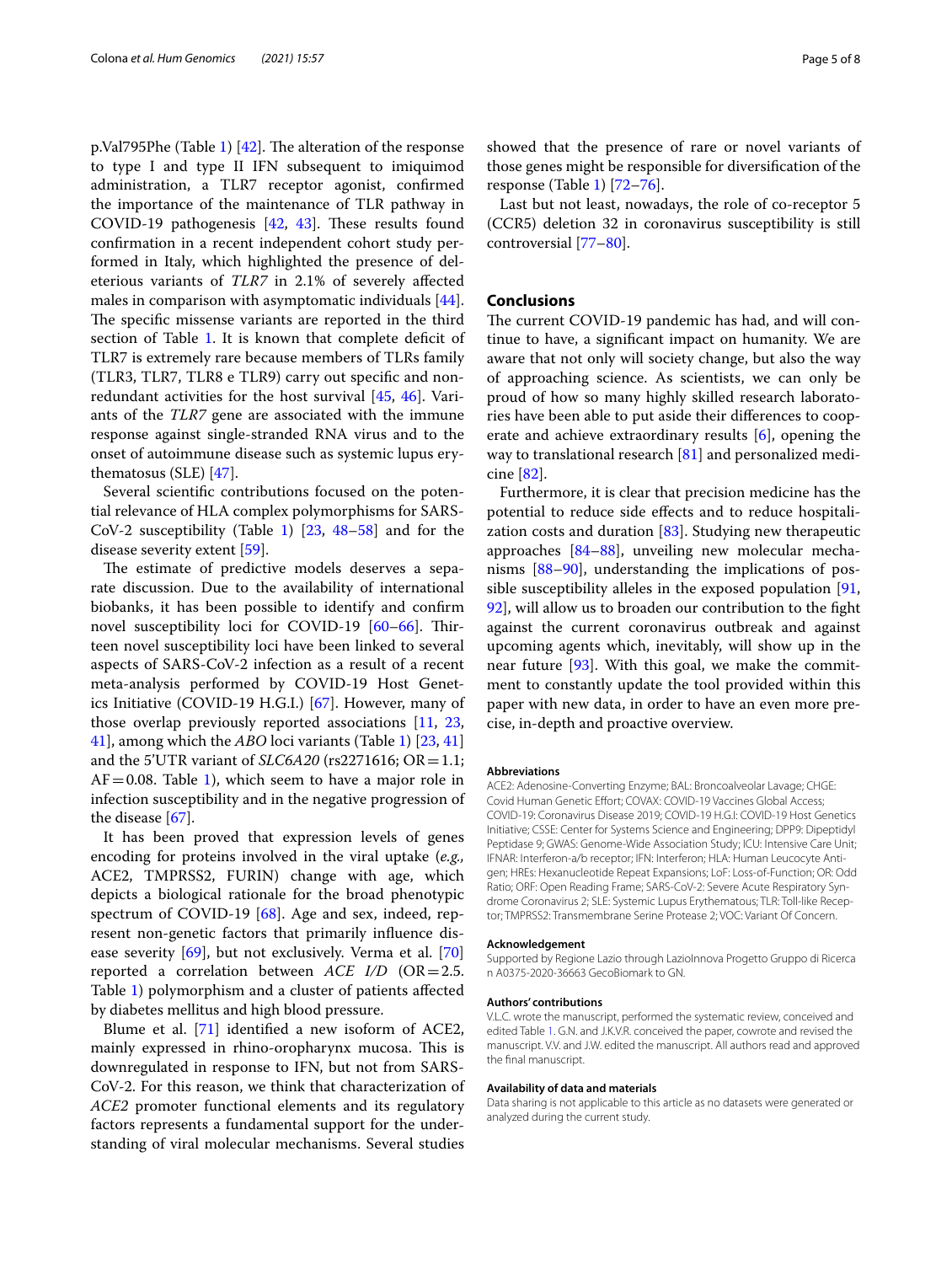#### **Declarations**

**Ethics approval and consent to participate** Not applicable.

#### **Consent for publication**

Not applicable.

#### **Competing interests**

The authors declare no competing interests.

#### **Author details**

<sup>1</sup> Department of Biomedicine and Prevention, "Tor Vergata" University of Rome, 00133 Rome, Italy. <sup>2</sup> Department of Environmental Health Sciences, School of Public Health, Yale University, New Haven, USA. <sup>3</sup> College of Public Health, Medical and Veterinary Sciences, James Cook University, Smithfeld, QLD, Australia. <sup>4</sup>IRCCS Neuromed, Pozzilli, IS, Italy. <sup>5</sup>Department of Pharmacology, School of Medicine, University of Nevada, Reno, NV 89557, USA. <sup>6</sup>Australian Institute of Tropical Health and Medicine, James Cook University, Smithfeld, QLD 4878, Australia.

#### Published online: 25 August 2021

#### **References**

- <span id="page-5-0"></span>Dong E, Du H, Gardner L. An interactive web-based dashboard to track COVID-19 in real time. Lancet Infect Dis. 2020;20(5):533–534. Epub 2020 Feb 19. Erratum in: Lancet Infect Dis. 2020 Sep;20(9):e215. [https://doi.org/](https://doi.org/10.1016/S1473-3099(20)30120-1) [10.1016/S1473-3099\(20\)30120-1](https://doi.org/10.1016/S1473-3099(20)30120-1).
- <span id="page-5-1"></span>2. Ritchie H, Ortiz-Ospina E, Beltekian D, Mathieu E, Hasell J, Macdonald B, et al. Coronavirus Pandemic (COVID-19). Published online at OurWorldIn-Data.org (2020). Retrieved from: <https://ourworldindata.org/coronavirus>.
- <span id="page-5-2"></span>3. Sanyaolu A, Okorie C, Marinkovic A, Haider N, Abbasi AF, Jaferi U, et al. The emerging SARS-CoV-2 variants of concern. Ther Adv Infect Dis. 2021;18(8):20499361211024372. [https://doi.org/10.1177/2049936121](https://doi.org/10.1177/20499361211024372) [1024372](https://doi.org/10.1177/20499361211024372).
- <span id="page-5-3"></span>4. Novelli G, Colona VL, Pandolf PP. A focus on the spread of the delta variant of SARS-CoV-2 in India. Indian J Med Res. 2021. Epub ahead of print. [https://doi.org/10.4103/ijmr.ijmr\\_1353\\_21](https://doi.org/10.4103/ijmr.ijmr_1353_21).
- <span id="page-5-4"></span>5. Bolcato M, Rodriguez D, Feola A, Di Mizio G, Bonsignore A, Ciliberti R, Tettamanti C, Trabucco Aurilio M, Aprile A. COVID-19 Pandemic and equal access to vaccines. Vaccines (Basel). 2021;9(6):538. [https://doi.org/10.](https://doi.org/10.3390/vaccines9060538) [3390/vaccines9060538](https://doi.org/10.3390/vaccines9060538).
- <span id="page-5-5"></span>6. Novelli G, Biancolella M, Mehrian-Shai R, Colona VL, Brito AF, Grubaugh ND, et al. COVID-19 one year into the pandemic: from genetics and genomics to therapy, vaccination, and policy. Hum Genom. 2021;15(1):27. <https://doi.org/10.1186/s40246-021-00326-3>.
- <span id="page-5-6"></span>7. Singh J, Samal J, Kumar V, Sharma J, Agrawal U, Ehtesham NZ, et al. Structure-Function analyses of new SARS-CoV-2 variants B.1.1.7, B.1.351 and B.1.1.28.1: clinical, diagnostic, therapeutic and public health implications. Viruses. 2021;13(3):439. <https://doi.org/10.3390/v13030439>.
- <span id="page-5-7"></span>8. Weisblum Y, Schmidt F, Zhang F, DaSilva J, Poston D, Lorenzi JC, et al. Escape from neutralizing antibodies by SARS-CoV-2 spike protein variants. Elife. 2020;28(9): e61312. <https://doi.org/10.7554/eLife.61312>.
- <span id="page-5-8"></span>9. Lopez Bernal J, Andrews N, Gower C, Gallagher E, Simmons R, Thelwall S, et al. Efectiveness of Covid-19 vaccines against the B.1.617.2 (Delta) Variant. N Engl J Med. 2021. [https://doi.org/10.1056/NEJMoa2108891.](https://doi.org/10.1056/NEJMoa2108891)
- <span id="page-5-9"></span>10. Cyranoski D. Alarming COVID variants show vital role of genomic surveillance. Nature. 2021;589(7842):337–8. [https://doi.org/10.1038/](https://doi.org/10.1038/d41586-021-00065-4) [d41586-021-00065-4.](https://doi.org/10.1038/d41586-021-00065-4)
- <span id="page-5-10"></span>11. Pairo-Castineira E, Clohisey S, Klaric L, Bretherick AD, Rawlik K, Pasko D, et al. Genetic mechanisms of critical illness in COVID-19. Nature. 2021;591(7848):92–98. Epub 2020 Dec 11. [https://doi.org/10.1038/](https://doi.org/10.1038/s41586-020-03065-y) [s41586-020-03065-y.](https://doi.org/10.1038/s41586-020-03065-y)
- 12. Novelli G, Biancolella M, Mehrian-Shai R, Erickson C, Godri Pollitt KJ, Vasiliou V, et al. COVID-19 update: the frst 6 months of the pandemic. Hum Genom. 2020;14(1):48. [https://doi.org/10.1186/s40246-020-00298-w.](https://doi.org/10.1186/s40246-020-00298-w)
- 13. Curtis D. Variants in ACE2 and TMPRSS2 genes are not major determinants of COVID-19 severity in UK Biobank Subjects. Hum Hered. 2020;85(2):66–68. Epub 2021 Mar 22.<https://doi.org/10.1159/000515200>.
- 14. Elhabyan A, Elyaacoub S, Sanad E, Abukhadra A, Elhabyan A, Dinu V. The role of host genetics in susceptibility to severe viral infections in humans and insights into host genetics of severe COVID-19: A systematic review. Virus Res. 2020;289:198163. Epub 2020 Sep 9. [https://doi.org/10.1016/j.](https://doi.org/10.1016/j.virusres.2020.198163) [virusres.2020.198163](https://doi.org/10.1016/j.virusres.2020.198163).
- 15. Oh JH, Tannenbaum A, Deasy JO. Identifcation of biological correlates associated with respiratory failure in COVID-19. BMC Med Genom. 2020;13(1):186. <https://doi.org/10.1186/s12920-020-00839-1>.
- 16. Yuan J, Fan D, Xue Z, Qu J, Su J. Co-expression of mitochondrial genes and ACE2 in cornea involved in COVID-19. Investig Ophthalmol Vis Sci. 2020;61(12):13. <https://doi.org/10.1167/iovs.61.12.13>.
- <span id="page-5-11"></span>17. Smatti MK, Al-Sarraj YA, Albagha O, Yassine HM. Host genetic variants potentially associated with SARS-CoV-2: a multi-population analysis. Front Genet. 2020;2(11): 578523. [https://doi.org/10.3389/fgene.2020.578523.](https://doi.org/10.3389/fgene.2020.578523)
- <span id="page-5-12"></span>18. Duncan L, Shen H, Gelaye B, Meijsen J, Ressler K, Feldman M, et al. Analysis of polygenic risk score usage and performance in diverse human populations. Nat Commun. 2019;10(1):3328. [https://doi.org/10.1038/](https://doi.org/10.1038/s41467-019-11112-0) [s41467-019-11112-0](https://doi.org/10.1038/s41467-019-11112-0).
- <span id="page-5-13"></span>19. Zhang Q, Bastard P, Bolze A, Jouanguy E, Zhang SY, Cobat A, et al. Lifethreatening COVID-19: defective interferons unleash excessive infammation. Med (N Y). 2020;1(1):14–20. [https://doi.org/10.1016/j.medj.2020.12.](https://doi.org/10.1016/j.medj.2020.12.001) [001.](https://doi.org/10.1016/j.medj.2020.12.001)
- <span id="page-5-14"></span>20. Zhang Q, Bastard P, Liu Z, Le Pen J, Moncada-Velez M, Chen J, et al. Inborn errors of type I IFN immunity in patients with life-threatening COVID-19. Science. 2020;370(6515):eabd4570. Epub 2020 Sep 24. [https://doi.org/10.](https://doi.org/10.1126/science.abd4570) [1126/science.abd4570.](https://doi.org/10.1126/science.abd4570)
- <span id="page-5-15"></span>21. Bastard P, Rosen LB, Zhang Q, Michailidis E, Hoffmann HH, Zhang Y, et al. Autoantibodies against type I IFNs in patients with life-threatening COVID-19. Science. 2020;370(6515):eabd4585. Epub 2020 Sep 24. [https://](https://doi.org/10.1126/science.abd4585) [doi.org/10.1126/science.abd4585](https://doi.org/10.1126/science.abd4585)
- <span id="page-5-16"></span>22. Schultze JL, Aschenbrenner AC. COVID-19 and the human innate immune system. Cell. 2021;184(7):1671–1692. Epub 2021 Feb 16. [https://](https://doi.org/10.1016/j.cell.2021.02.029) [doi.org/10.1016/j.cell.2021.02.029](https://doi.org/10.1016/j.cell.2021.02.029).
- <span id="page-5-17"></span>23. Ellinghaus D, Degenhardt F, Bujanda L, Buti M, Albillos A, Invernizzi P, et al. Genomewide association study of severe Covid-19 with respiratory failure. N Engl J Med. 2020;383(16):1522–1534. Epub 2020 Jun 17. [https://](https://doi.org/10.1056/NEJMoa2020283) [doi.org/10.1056/NEJMoa2020283](https://doi.org/10.1056/NEJMoa2020283).
- <span id="page-5-18"></span>24. Gordon DE, Jang GM, Bouhaddou M, Xu J, Obernier K, White KM, et al. A SARS-CoV-2 protein interaction map reveals targets for drug repurposing. Nature. 2020;583(7816):459–468. Epub 2020 Apr 30. [https://doi.org/10.](https://doi.org/10.1038/s41586-020-2286-9) [1038/s41586-020-2286-9](https://doi.org/10.1038/s41586-020-2286-9).
- <span id="page-5-19"></span>25. Koning R, Bastard P, Casanova JL, Brouwer MC, van de Beek D; with the Amsterdam U.M.C. COVID-19 Biobank Investigators. Autoantibodies against type I interferons are associated with multi-organ failure in COVID-19 patients. Intensive Care Med. 2021;47(6):704–706. Epub 2021 Apr 9. <https://doi.org/10.1007/s00134-021-06392-4>.
- <span id="page-5-20"></span>26. Liao M, Liu Y, Yuan J, Wen Y, Xu G, Zhao J, et al. Single-cell landscape of bronchoalveolar immune cells in patients with COVID-19. Nat Med. 2020;26(6):842–844. Epub 2020 May 12. [https://doi.org/10.1038/](https://doi.org/10.1038/s41591-020-0901-9) [s41591-020-0901-9.](https://doi.org/10.1038/s41591-020-0901-9)
- <span id="page-5-21"></span>27. Acharya D, Liu G, Gack MU. Dysregulation of type I interferon responses in COVID-19. Nat Rev Immunol. 2020;20(7):397–398. Epub 2020 May 26. <https://doi.org/10.1038/s41577-020-0346-x>.
- 28. Blanco-Melo D, Nilsson-Payant BE, Liu WC, Uhl S, Hoagland D, Møller R, et al. Imbalanced host response to SARS-CoV-2 drives development of COVID-19. Cell. 2020;181(5):1036–1045.e9. Epub 2020 May 15. [https://doi.](https://doi.org/10.1016/j.cell.2020.04.026) [org/10.1016/j.cell.2020.04.026](https://doi.org/10.1016/j.cell.2020.04.026).
- <span id="page-5-22"></span>29. Sa Ribero M, Jouvenet N, Dreux M, Nisole S. Interplay between SARS-CoV-2 and the type I interferon response. PLoS Pathog. 2020;16(7): e1008737. [https://doi.org/10.1371/journal.ppat.1008737.](https://doi.org/10.1371/journal.ppat.1008737)
- <span id="page-5-23"></span>30. Takaoka A, Hayakawa S, Yanai H, Stoiber D, Negishi H, Kikuchi H, et al. Integration of interferon-alpha/beta signalling to p53 responses in tumour suppression and antiviral defence. Nature. 2003;424(6948):516–23. <https://doi.org/10.1038/nature01850>.
- <span id="page-5-24"></span>31. Pérez-Alba E, Nuzzolo-Shihadeh L, Aguirre-García GM, Espinosa-Mora J, Lecona-Garcia JD, Flores-Pérez RO, et al. Baricitinib plus dexamethasone compared to dexamethasone for the treatment of severe COVID-19 pneumonia: a retrospective analysis. J Microbiol Immunol Infect.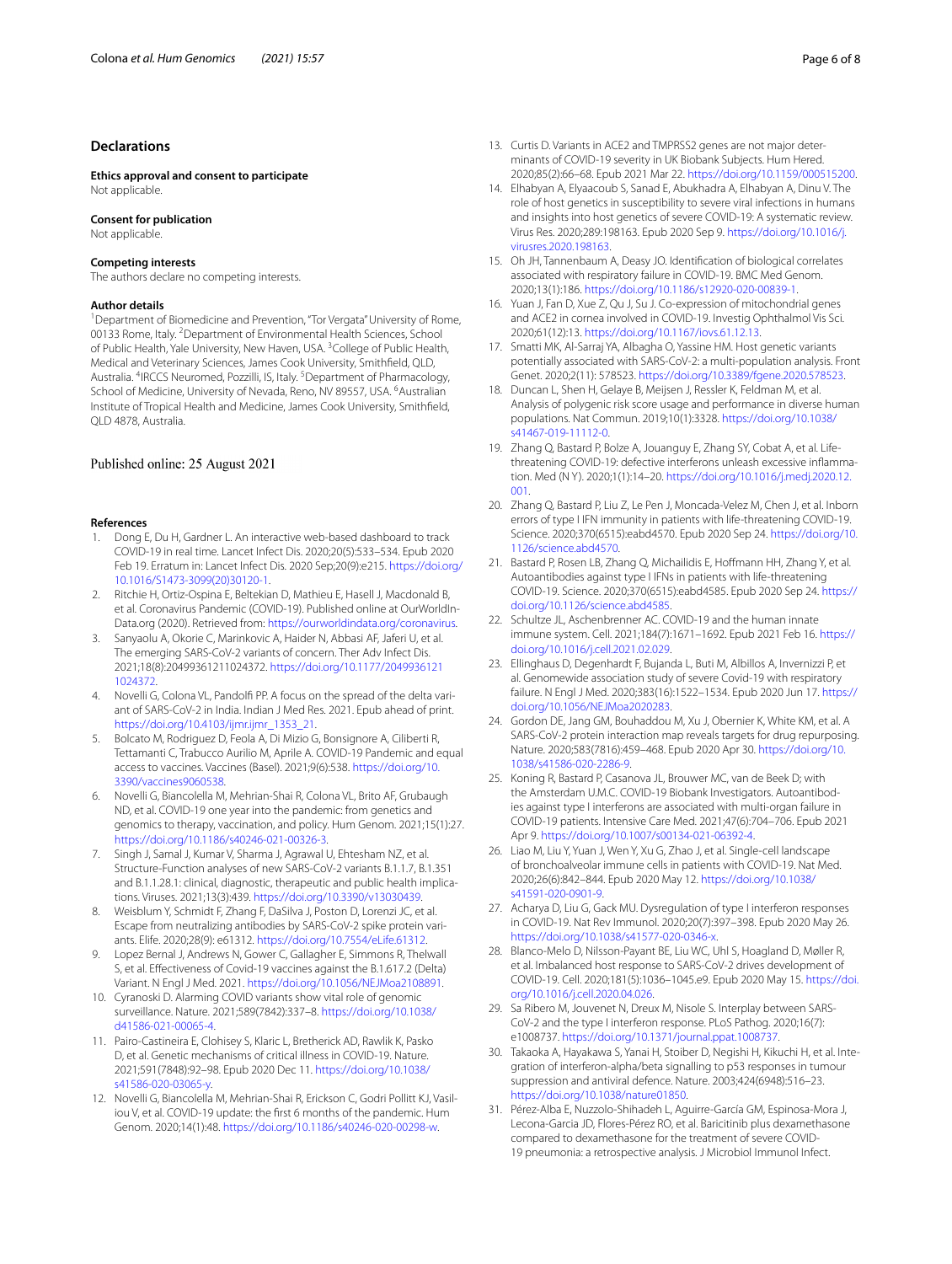2021:S1684–1182(21)00133-X. Epub ahead of print. [https://doi.org/10.](https://doi.org/10.1016/j.jmii.2021.05.009) [1016/j.jmii.2021.05.009.](https://doi.org/10.1016/j.jmii.2021.05.009)

- 32. Abizanda P, Calbo Mayo JM, Mas Romero M, Cortés Zamora EB, Tabernero Sahuquillo MT, Romero Rizos L, et al. Baricitinib reduces 30-day mortality in older adults with moderate-to-severe COVID-19 pneumonia. J Am Geriatr Soc. 2021. Epub ahead of print. <https://doi.org/10.1111/jgs.17357>.
- 33. Kalil AC, Patterson TF, Mehta AK, Tomashek KM, Wolfe CR, Ghazaryan V, et al. Baricitinib plus Remdesivir for hospitalized adults with Covid-19. N Engl J Med. 2021;384(9):795–807. Epub 2020 Dec 11. [https://doi.org/10.](https://doi.org/10.1056/NEJMoa2031994) [1056/NEJMoa2031994.](https://doi.org/10.1056/NEJMoa2031994)
- 34. Rizk JG, Forthal DN, Kalantar-Zadeh K, Mehra MR, Lavie CJ, Rizk Y, et al. Expanded access programs, compassionate drug use, and emergency use authorizations during the COVID-19 pandemic. Drug Discov Today. 2021;26(2):593–603. Epub 2020 Nov 27. [https://doi.org/10.1016/j.drudis.](https://doi.org/10.1016/j.drudis.2020.11.025) [2020.11.025](https://doi.org/10.1016/j.drudis.2020.11.025).
- 35. Takahashi T, Luzum JA, Nicol MR, Jacobson PA. Pharmacogenomics of COVID-19 therapies. NPJ Genom Med. 2020;18(5):35. [https://doi.org/10.](https://doi.org/10.1038/s41525-020-00143-y) [1038/s41525-020-00143-y](https://doi.org/10.1038/s41525-020-00143-y).
- <span id="page-6-10"></span>36. Gilzad-Kohan H, Jamali F. Anti-infammatory properties of drugs used to control COVID-19 and their effects on the renin-angiotensin system and angiotensin-converting enzyme-2. J Pharm Pharm Sci. 2020;23:259–277. <https://doi.org/10.18433/jpps31346>.
- <span id="page-6-11"></span>37. Zhang H, Maqsudi S, Rainczuk A, Duffield N, Lawrence J, Keane FM, et al. Identifcation of novel dipeptidyl peptidase 9 substrates by two-dimensional diferential in-gel electrophoresis. FEBS J. 2015;282(19):3737–57. Epub 2015 Aug 3. [https://doi.org/10.1111/febs.13371.](https://doi.org/10.1111/febs.13371)
- 38. Geiss-Friedlander R, Parmentier N, Möller U, Urlaub H, Van den Eynde BJ, Melchior F. The cytoplasmic peptidase DPP9 is rate-limiting for degradation of proline-containing peptides. J Biol Chem. 2009;284(40):27211–9. Epub 2009 Aug 10. [https://doi.org/10.1074/jbc.M109.041871.](https://doi.org/10.1074/jbc.M109.041871)
- <span id="page-6-12"></span>39. Griswold AR, Ball DP, Bhattacharjee A, Chui AJ, Rao SD, Taabazuing CY, Bachovchin DA. DPP9's Enzymatic activity and not its binding to CARD8 inhibits infammasome activation. ACS Chem Biol. 2019;14(11):2424– 2429. Epub 2019 Sep 20. [https://doi.org/10.1021/acschembio.9b00462.](https://doi.org/10.1021/acschembio.9b00462)
- <span id="page-6-13"></span>40. Fingerlin TE, Murphy E, Zhang W, Peljto AL, Brown KK, Steele MP, et al. Genome-wide association study identifes multiple susceptibility loci for pulmonary fbrosis. Nat Genet. 2013;45(6):613–20. Epub 2013 Apr 14. Erratum in: Nat Genet. 2013 Nov;45(11):1409. [https://doi.org/10.1038/ng.](https://doi.org/10.1038/ng.2609) [2609](https://doi.org/10.1038/ng.2609).
- <span id="page-6-9"></span>41. Moon CY, Schilder BM, Raj T, Huang KL. Phenome-wide and expression quantitative trait locus associations of coronavirus disease 2019 genetic risk loci. iScience. 2021;24(6):102550. Epub 2021 May 18. [https://doi.org/](https://doi.org/10.1016/j.isci.2021.102550) [10.1016/j.isci.2021.102550.](https://doi.org/10.1016/j.isci.2021.102550)
- <span id="page-6-20"></span>42. van der Made CI, Simons A, Schuurs-Hoeijmakers J, van den Heuvel G, Mantere T, Kersten S, et al. Presence of genetic variants among young men with severe COVID-19. JAMA. 2020;324(7):663–73. [https://doi.org/10.](https://doi.org/10.1001/jama.2020.13719) [1001/jama.2020.13719](https://doi.org/10.1001/jama.2020.13719).
- <span id="page-6-21"></span>43. Solanich X, Vargas-Parra G, Caspar I, van del Made, Simons A, Schuurs-Hoeijmakers J, et al. Genetic screening for TLR7 variants in young and previously healthy men with severe COVID-19. Front Immunol. 2021;12:2965. [https://doi.org/10.3389/fmmu.2021.719115.](https://doi.org/10.3389/fimmu.2021.719115)
- <span id="page-6-22"></span>44. Fallerini C, Daga S, Mantovani S, Benetti E, Picchiotti N, Francisci D, et al. Association of Toll-like receptor 7 variants with life-threatening COVID-19 disease in males: fndings from a nested case-control study. Elife. 2021;2(10): e67569. [https://doi.org/10.7554/eLife.67569.](https://doi.org/10.7554/eLife.67569)
- <span id="page-6-23"></span>45. Casanova JL, Abel L, Quintana-Murci L. Human TLRs and IL-1Rs in host defense: natural insights from evolutionary, epidemiological, and clinical genetics. Annu Rev Immunol. 2011;29:447–91. [https://doi.org/10.1146/](https://doi.org/10.1146/annurev-immunol-030409-101335) [annurev-immunol-030409-101335](https://doi.org/10.1146/annurev-immunol-030409-101335).
- <span id="page-6-24"></span>46. Plenge RM. Molecular underpinnings of severe coronavirus disease 2019. JAMA. 2020;324(7):638–9. [https://doi.org/10.1001/jama.2020.14015.](https://doi.org/10.1001/jama.2020.14015)
- <span id="page-6-25"></span>47. Shen N, Fu Q, Deng Y, Qian X, Zhao J, Kaufman KM, et al. Sex-specifc association of X-linked Toll-like receptor 7 (TLR7) with male systemic lupus erythematosus. Proc Natl Acad Sci USA. 2010;107(36):15838–43. Epub 2010 Aug 23. <https://doi.org/10.1073/pnas.1001337107>.
- <span id="page-6-26"></span>48. Barquera R, Collen E, Di D, Buhler S, Teixeira J, Llamas B, et al. Binding affinities of 438 HLA proteins to complete proteomes of seven pandemic viruses and distributions of strongest and weakest HLA peptide binders in populations worldwide. HLA. 2020;96(3):277–298. Epub 2020 Jun 11. <https://doi.org/10.1111/tan.13956>.
- 49. Nguyen A, David JK, Maden SK, Wood MA, Weeder BR, Nellore A, et al. Human leukocyte antigen susceptibility map for severe acute respiratory syndrome coronavirus 2. J Virol. 2020;94(13):e00510-e520. [https://doi.org/](https://doi.org/10.1128/JVI.00510-20) [10.1128/JVI.00510-20.](https://doi.org/10.1128/JVI.00510-20)
- 50. Sanchez-Mazas A. HLA studies in the context of coronavirus outbreaks. Swiss Med Wkly. 2020;16(150): w20248. [https://doi.org/10.4414/smw.](https://doi.org/10.4414/smw.2020.20248) [2020.20248.](https://doi.org/10.4414/smw.2020.20248)
- <span id="page-6-3"></span>51. Novelli A, Andreani M, Biancolella M, Liberatoscioli L, Passarelli C, Colona VL, et al. HLA allele frequencies and susceptibility to COVID-19 in a group of 99 Italian patients. HLA. 2020;96(5):610–614. Epub 2020 Sep 3. [https://](https://doi.org/10.1111/tan.14047) [doi.org/10.1111/tan.14047.](https://doi.org/10.1111/tan.14047)
- <span id="page-6-6"></span>52. Alghamdi J, Alaamery M, Barhoumi T, Rashid M, Alajmi H, Aljasser N, et al. Interferon-induced transmembrane protein-3 genetic variant rs12252 is associated with COVID-19 mortality. Genomics. 2021;113(4):1733–1741. Epub 2021 Apr 7. [https://doi.org/10.1016/j.ygeno.2021.04.002.](https://doi.org/10.1016/j.ygeno.2021.04.002)
- <span id="page-6-7"></span>53. Kim YC, Jeong BH. Strong correlation between the case fatality rate of COVID-19 and the rs6598045 single nucleotide polymorphism (SNP) of the interferon-induced transmembrane protein 3 (*IFITM3*) gene at the population-level. Genes (Basel). 2020;12(1):42. [https://doi.org/10.3390/](https://doi.org/10.3390/genes12010042) [genes12010042](https://doi.org/10.3390/genes12010042).
- <span id="page-6-14"></span>54. Fricke-Galindo I, Falfán-Valencia R. Genetics insight for COVID-19 susceptibility and severity: a review. Front Immunol. 2021;1(12): 622176. [https://](https://doi.org/10.3389/fimmu.2021.622176) [doi.org/10.3389/fmmu.2021.622176](https://doi.org/10.3389/fimmu.2021.622176).
- <span id="page-6-16"></span>55. Lin M, Tseng HK, Trejaut JA, Lee HL, Loo JH, Chu CC, et al. Association of HLA class I with severe acute respiratory syndrome coronavirus infection. BMC Med Genet. 2003;12(4):9. [https://doi.org/10.1186/1471-2350-4-9.](https://doi.org/10.1186/1471-2350-4-9)
- <span id="page-6-15"></span>56. Khor SS, Omae Y, Nishida N, Sugiyama M, Kinoshita N, Suzuki T, et al. HLA-A\*11:01:01:01, HLA-C\*12:02:02:01-HLA-B\*52:01:02:02, age and sex are associated with severity of Japanese COVID-19 with respiratory failure. Front Immunol. 2021;22(12): 658570. [https://doi.org/10.3389/fmmu.](https://doi.org/10.3389/fimmu.2021.658570) [2021.658570.](https://doi.org/10.3389/fimmu.2021.658570)
- <span id="page-6-17"></span>57. Bonaccorsi I, Carrega P, Venanzi Rullo E, Ducatelli R, Falco M, Freni J, et al. HLA-C\*17 in COVID-19 patients: Hints for associations with severe clinical outcome and cardiovascular risk. Immunol Lett. 2021;234:44–46. Epub 2021 Apr 24. <https://doi.org/10.1016/j.imlet.2021.04.007>.
- <span id="page-6-18"></span>58. Vietzen H, Zoufaly A, Traugott M, Aberle J, Aberle SW, Puchhammer-Stöckl E. Deletion of the NKG2C receptor encoding KLRC2 gene and HLA-E variants are risk factors for severe COVID-19. Genet Med. 2021;23(5):963–967. Epub 2021 Jan 26. [https://doi.org/10.1038/s41436-020-01077-7.](https://doi.org/10.1038/s41436-020-01077-7)
- <span id="page-6-27"></span>59. Shkurnikov M, Nersisyan S, Jankevic T, Galatenko A, Gordeev I, Vechorko V, et al. Association of HLA class I genotypes with severity of coronavirus disease-19. Front Immunol. 2021;23(12): 641900. [https://doi.org/10.3389/](https://doi.org/10.3389/fimmu.2021.641900) [fmmu.2021.641900.](https://doi.org/10.3389/fimmu.2021.641900)
- <span id="page-6-0"></span>60. Hu J, Li C, Wang S, Li T, Zhang H. Genetic variants are identifed to increase risk of COVID-19 related mortality from UK Biobank data. Hum Genom. 2021;15(1):10. <https://doi.org/10.1186/s40246-021-00306-7>.
- <span id="page-6-1"></span>61. Russo R, Andolfo I, Lasorsa VA, Cantalupo S, Marra R, Frisso G, et al. The *TNFRSF13C* H159Y variant is associated with severe COVID-19: a retrospective study of 500 patients from Southern Italy. Genes (Basel). 2021;12(6):881. <https://doi.org/10.3390/genes12060881>.
- <span id="page-6-2"></span>62. SeyedAlinaghi S, Mehrtak M, MohseniPour M, Mirzapour P, Barzegary A, Habibi P, et al. Genetic susceptibility of COVID-19: a systematic review of current evidence. Eur J Med Res. 2021 May 20;26(1):46. [https://doi.org/10.](https://doi.org/10.1186/s40001-021-00516-8) [1186/s40001-021-00516-8.](https://doi.org/10.1186/s40001-021-00516-8)
- <span id="page-6-5"></span>63. Dite GS, Murphy NM, Allman R. Development and validation of a clinical and genetic model for predicting risk of severe COVID-19. Epidemiol Infect. 2021;2(149): e162. <https://doi.org/10.1017/S095026882100145X>.
- <span id="page-6-19"></span>64. Zanella I, Zacchi E, Piva S, Filosto M, Beligni G, Alaverdian D, et al. *C9orf72* intermediate repeats confer genetic risk for severe COVID-19 pneumonia independently of age. Int J Mol Sci. 2021;22(13):6991. [https://doi.org/10.](https://doi.org/10.3390/ijms22136991) [3390/ijms22136991](https://doi.org/10.3390/ijms22136991).
- <span id="page-6-8"></span>65. Kuo CL, Pilling LC, Atkins JL, Masoli JAH, Delgado J, Kuchel GA, et al. APOE e4 genotype predicts severe COVID-19 in the UK biobank community cohort. J Gerontol A Biol Sci Med Sci. 2020;75(11):2231–2. [https://doi.org/](https://doi.org/10.1093/gerona/glaa131) [10.1093/gerona/glaa131.](https://doi.org/10.1093/gerona/glaa131)
- <span id="page-6-4"></span>66. Pathak GA, Singh K, Miller-Fleming TW, Wendt FR, Ehsan N, Hou K, et al. Integrative genomic analyses identify susceptibility genes underlying COVID-19 hospitalization. Nat Commun. 2021;12(1):4569. [https://doi.org/](https://doi.org/10.1038/s41467-021-24824-z) [10.1038/s41467-021-24824-z.](https://doi.org/10.1038/s41467-021-24824-z)